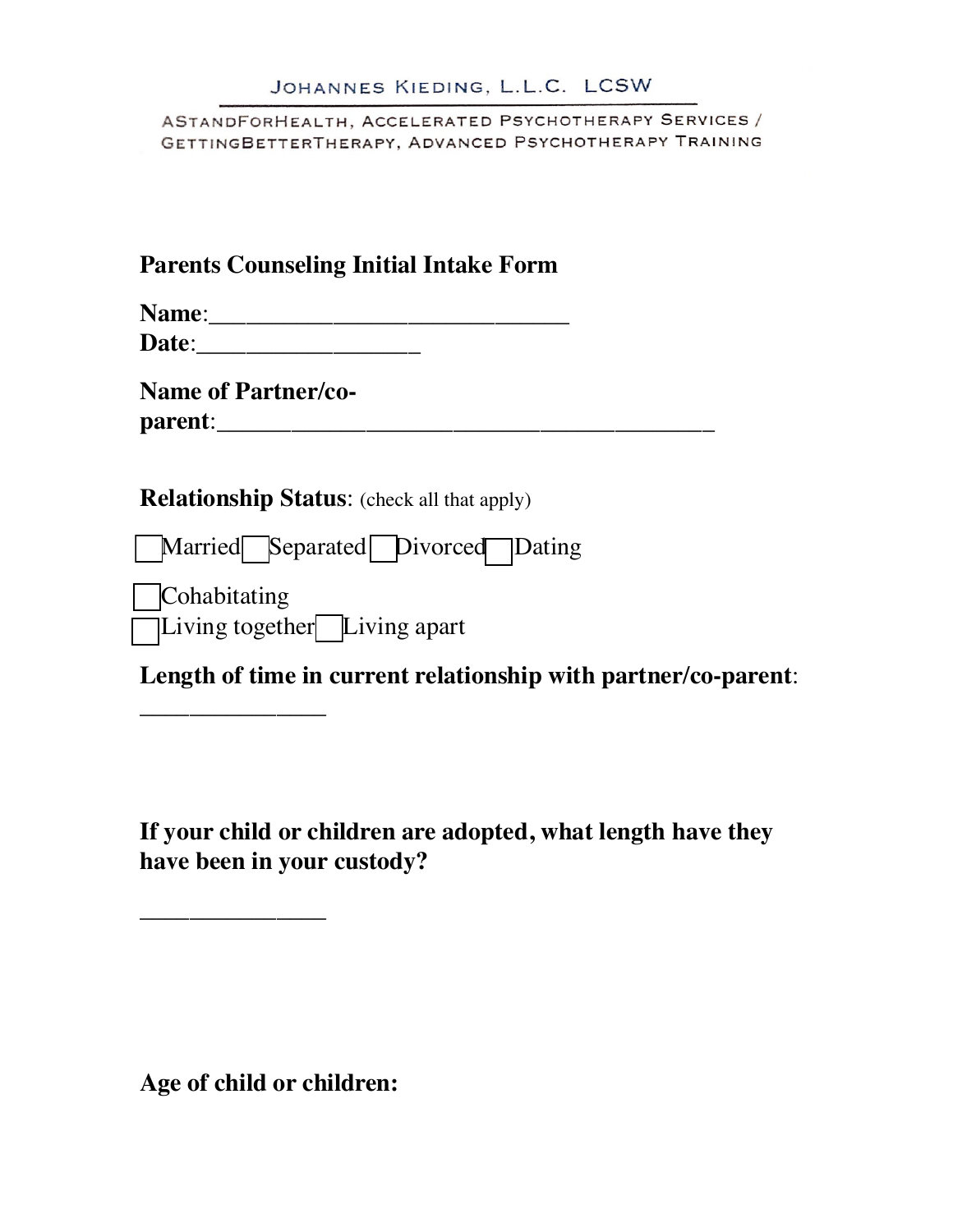What are the main difficulties that you are experiencing as a parent, and if applicable, in your relationship with your partner/co-parent?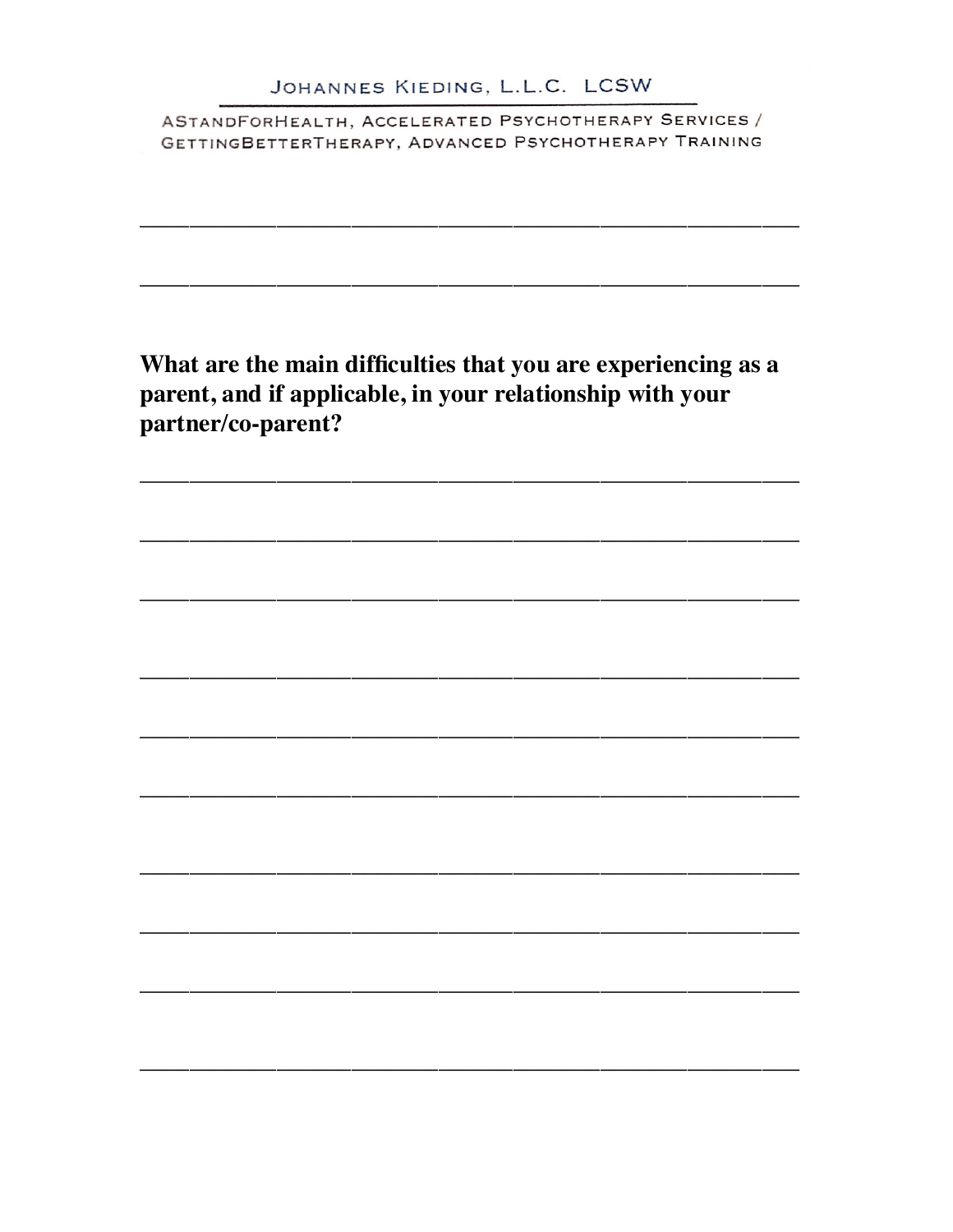What do you hope to accomplish through family counseling?

What have you already done to deal with the difficulties?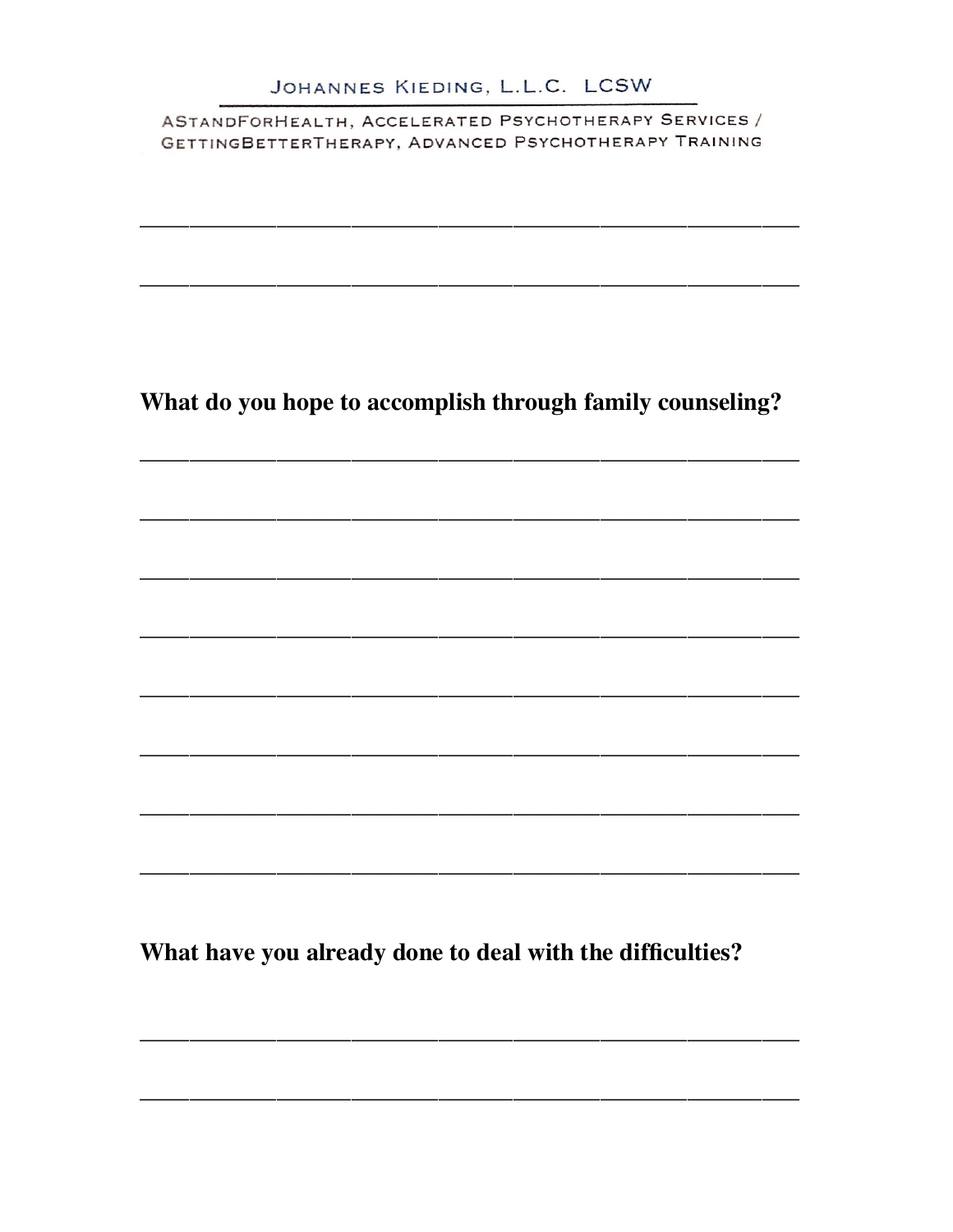In a perfect world, what would you ideally like the family unit to look like?

From your point of view, what needs to happen in order for the family to become what you want it to be?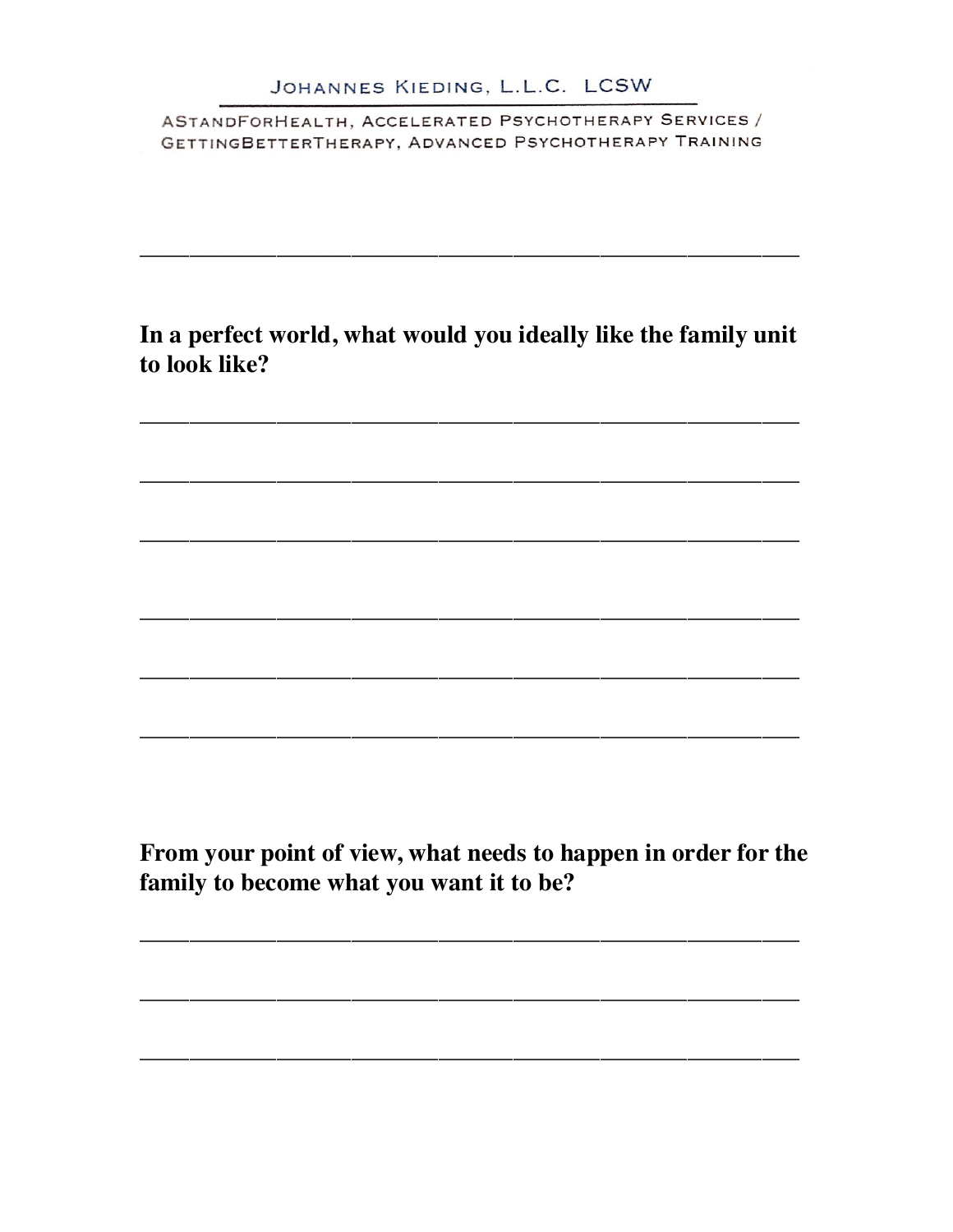What is your view on the role and responsibilities of parenthood?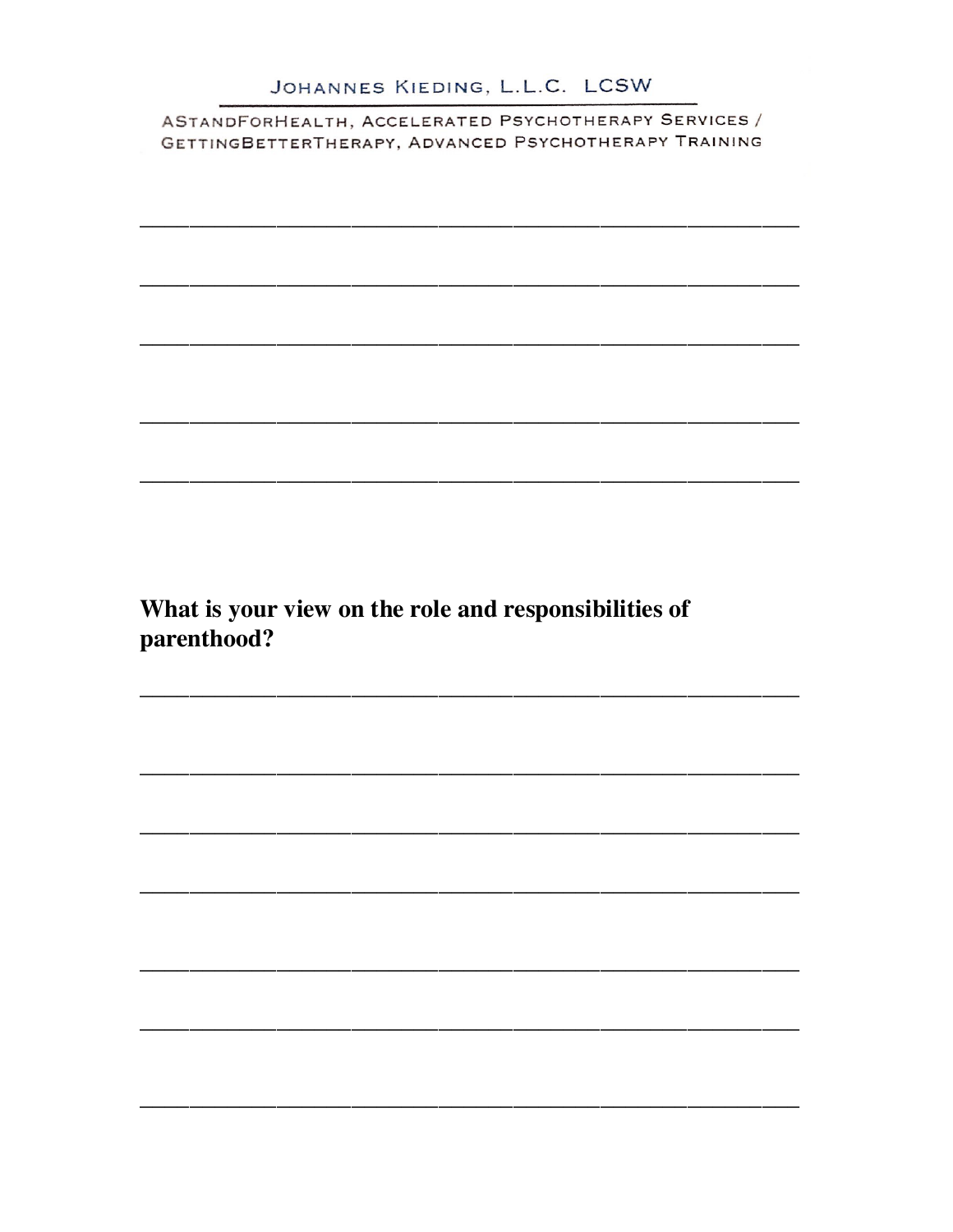# **What is your view on the responsibilities of your child or children?**

\_\_\_\_\_\_\_\_\_\_\_\_\_\_\_\_\_\_\_\_\_\_\_\_\_\_\_\_\_\_\_\_\_\_\_\_\_\_\_\_\_\_\_\_\_\_\_\_\_\_\_\_\_

\_\_\_\_\_\_\_\_\_\_\_\_\_\_\_\_\_\_\_\_\_\_\_\_\_\_\_\_\_\_\_\_\_\_\_\_\_\_\_\_\_\_\_\_\_\_\_\_\_\_\_\_\_

\_\_\_\_\_\_\_\_\_\_\_\_\_\_\_\_\_\_\_\_\_\_\_\_\_\_\_\_\_\_\_\_\_\_\_\_\_\_\_\_\_\_\_\_\_\_\_\_\_\_\_\_\_

\_\_\_\_\_\_\_\_\_\_\_\_\_\_\_\_\_\_\_\_\_\_\_\_\_\_\_\_\_\_\_\_\_\_\_\_\_\_\_\_\_\_\_\_\_\_\_\_\_\_\_\_\_

\_\_\_\_\_\_\_\_\_\_\_\_\_\_\_\_\_\_\_\_\_\_\_\_\_\_\_\_\_\_\_\_\_\_\_\_\_\_\_\_\_\_\_\_\_\_\_

**Do you think it is important for your child or children to feel heard and emotionally understood?**

\_\_\_\_\_\_\_\_\_\_\_\_\_\_\_\_\_\_\_\_\_\_\_\_\_\_\_\_\_\_\_\_\_\_\_\_\_\_\_\_\_\_\_\_\_\_\_\_\_\_\_\_\_

\_\_\_\_\_\_\_\_\_\_\_\_\_\_\_\_\_\_\_\_\_\_\_\_\_\_\_\_\_\_\_\_\_\_\_\_\_\_\_\_\_\_\_\_\_\_\_\_\_\_\_\_\_

\_\_\_\_\_\_\_\_\_\_\_\_\_\_\_\_\_\_\_\_\_\_\_\_\_\_\_\_\_\_\_\_\_\_\_\_\_\_\_\_\_\_\_\_\_\_\_\_\_\_\_\_\_

**What do you do as a parent, if anything, that seems to be the most effective in helping your child or your children to feel heard and supported emotionally?**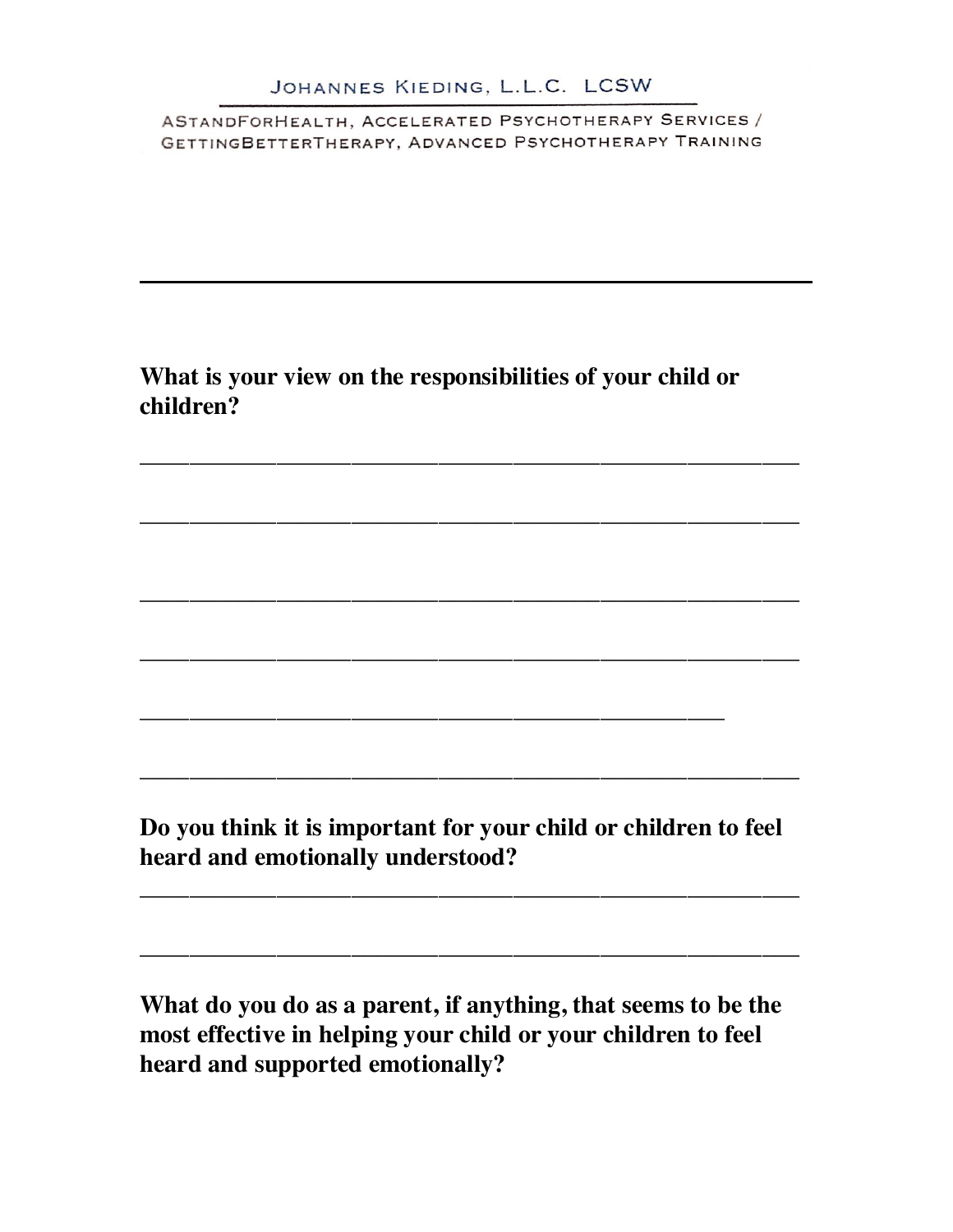Do you think it is important for your child or children to understand boundaries and expectations?

What do you do as a parent, if anything, that seems to be the most effective in helping your child or children behave according to expectations?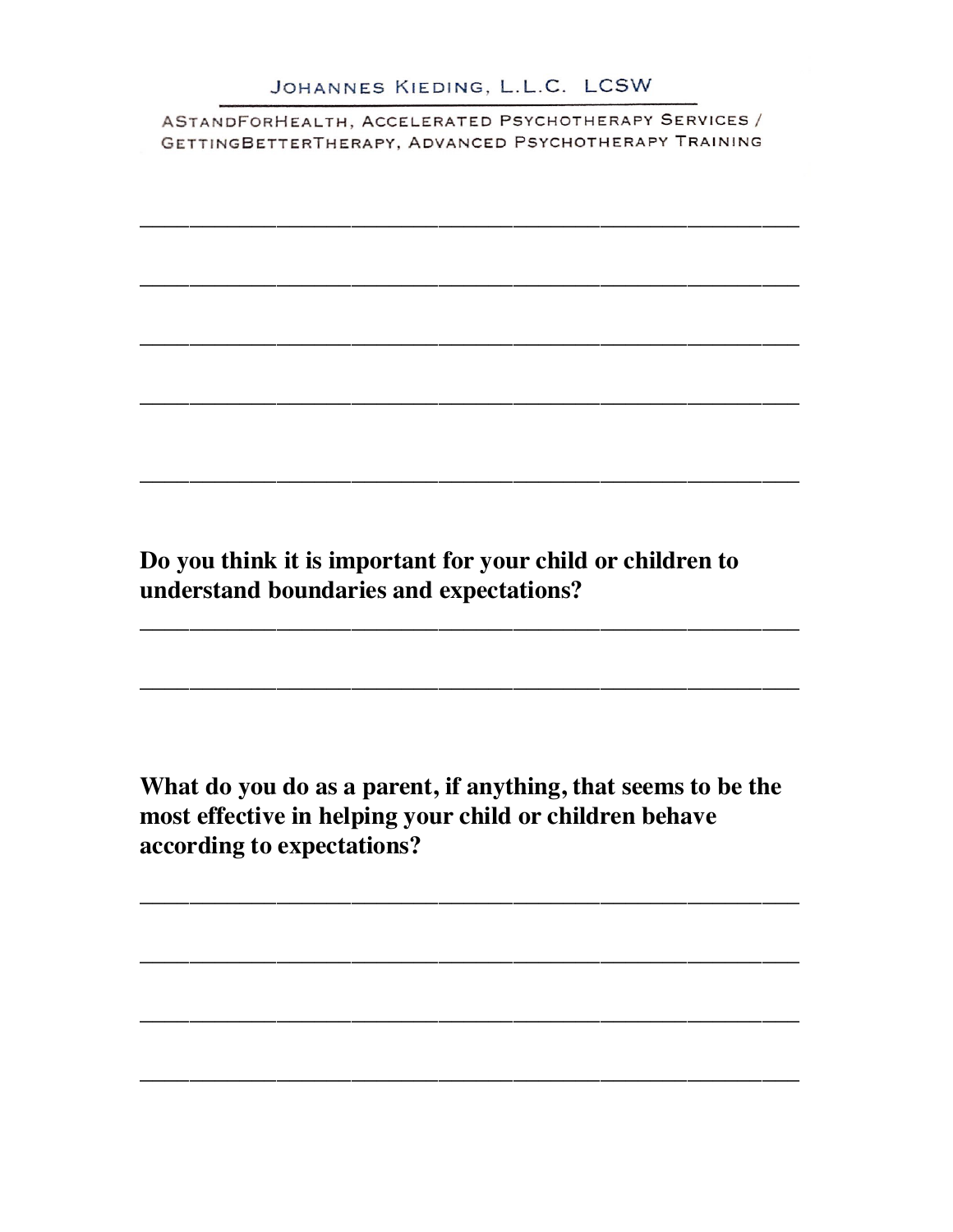\_\_\_\_\_\_\_\_\_\_\_\_\_\_\_\_\_\_\_\_\_\_\_\_\_\_\_\_\_\_\_\_\_\_\_\_\_\_\_\_\_\_\_\_\_\_\_\_\_\_\_\_\_

\_\_\_\_\_\_\_\_\_\_\_\_\_\_\_\_\_\_\_\_\_\_\_\_\_\_\_\_\_\_\_\_\_\_\_\_\_\_\_\_\_\_\_\_\_\_\_\_\_\_\_\_\_

**Do you think it is important for your child or children to feel like they have options and choices in some areas of their lives?** 

\_\_\_\_\_\_\_\_\_\_\_\_\_\_\_\_\_\_\_\_\_\_\_\_\_\_\_\_\_\_\_\_\_\_\_\_\_\_\_\_\_\_\_\_\_\_\_\_\_\_\_\_\_\_

\_\_\_\_\_\_\_\_\_\_\_\_\_\_\_\_\_\_\_\_\_\_\_\_\_\_\_\_\_\_\_\_\_\_\_\_\_\_\_\_\_\_\_\_\_\_\_\_\_\_\_\_\_\_

**Do you ever offer your child or children choices and options? If so, is it clear to your child or your children in which areas or domains of life that they have options and choices and which areas are non-negotiable expectations?** 

\_\_\_\_\_\_\_\_\_\_\_\_\_\_\_\_\_\_\_\_\_\_\_\_\_\_\_\_\_\_\_\_\_\_\_\_\_\_\_\_\_\_\_\_\_\_\_\_\_\_\_\_\_

\_\_\_\_\_\_\_\_\_\_\_\_\_\_\_\_\_\_\_\_\_\_\_\_\_\_\_\_\_\_\_\_\_\_\_\_\_\_\_\_\_\_\_\_\_\_\_\_\_\_\_\_\_

**What do you do as a parent, if anything, that seems to be the most unhelpful to the child or the children and to the family as a whole?** 

\_\_\_\_\_\_\_\_\_\_\_\_\_\_\_\_\_\_\_\_\_\_\_\_\_\_\_\_\_\_\_\_\_\_\_\_\_\_\_\_\_\_\_\_\_\_\_\_\_\_\_\_\_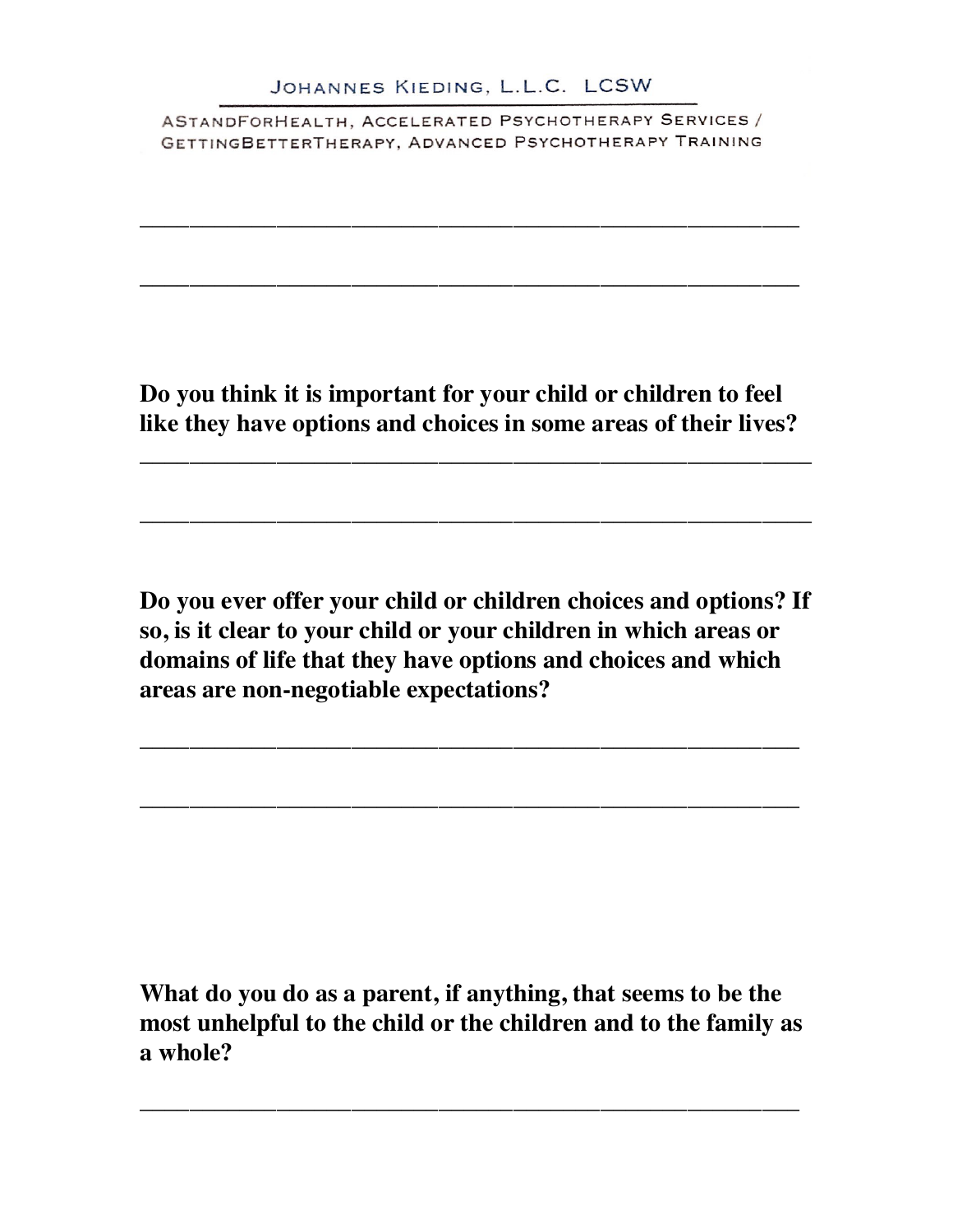In terms of parenting styles, how much on the same page are you and your partner/co-parent? If there are differences in how you approach parenting, what are they?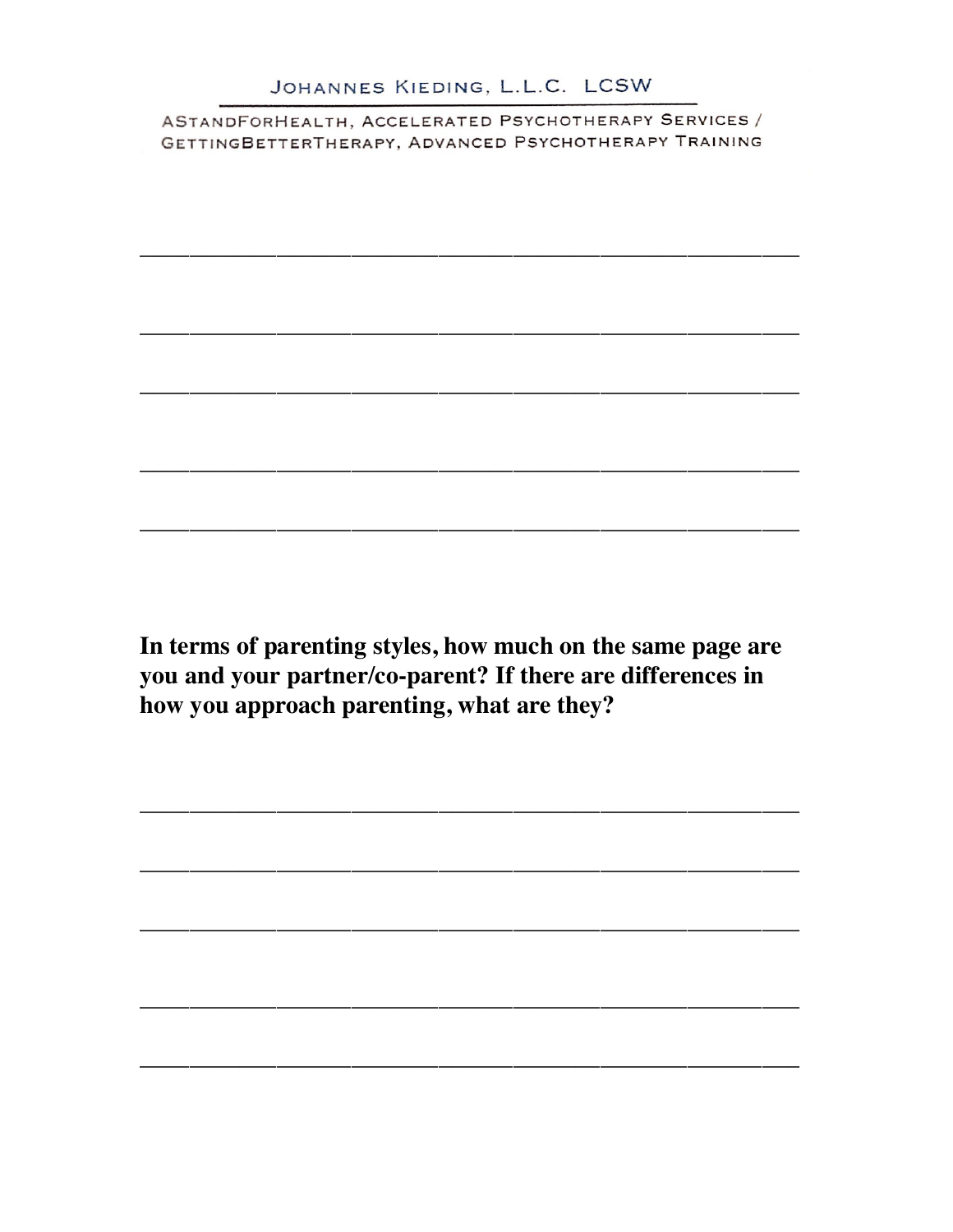Is there a gap or discrepancy between the kind of parent you are and the kind of parent you would like to be? If so, please describe: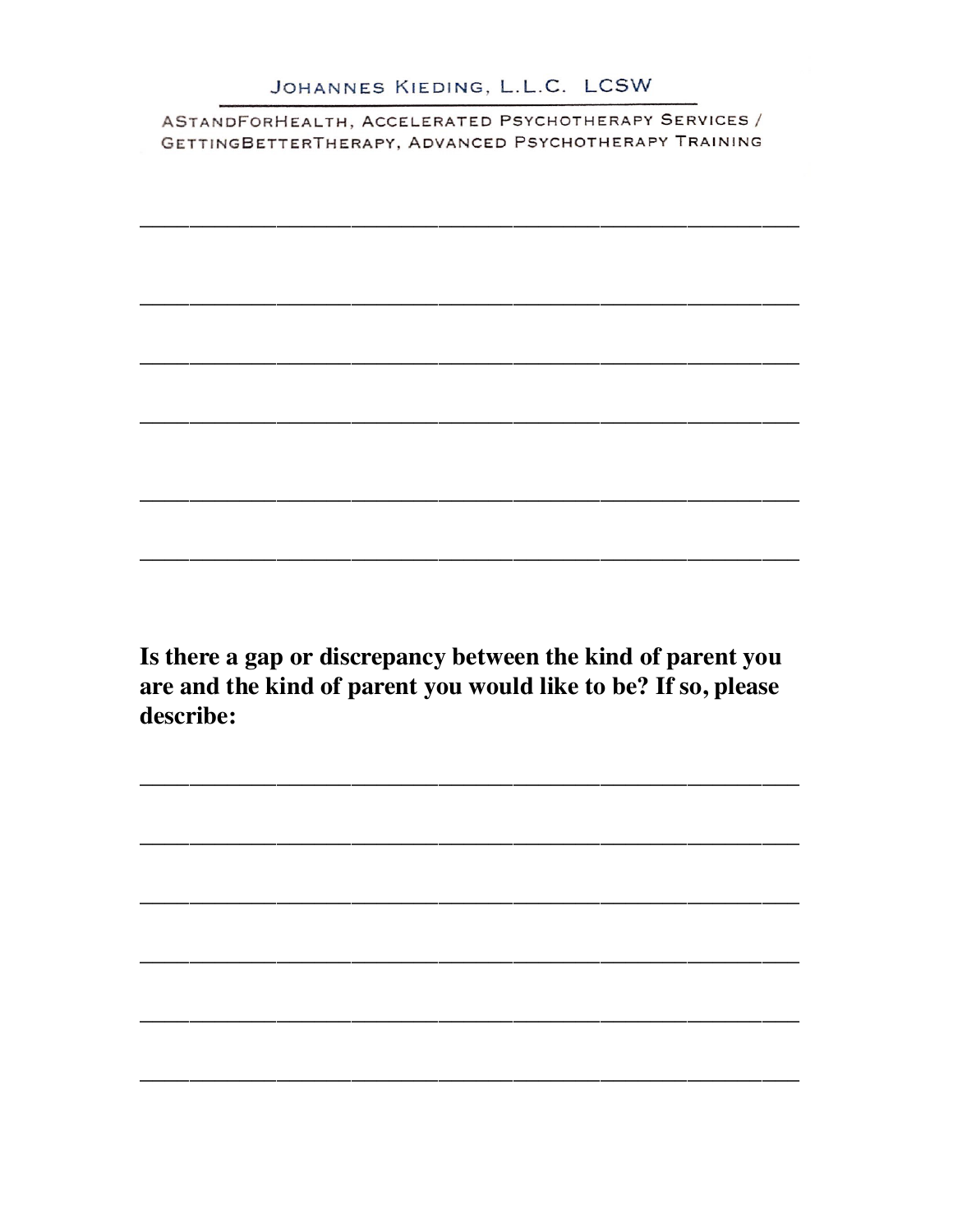ASTANDFORHEALTH, ACCELERATED PSYCHOTHERAPY SERVICES / GETTINGBETTERTHERAPY, ADVANCED PSYCHOTHERAPY TRAINING

What are your biggest strengths as a parent?

What do you believe that your children need in order to have optimal wellbeing and behavior?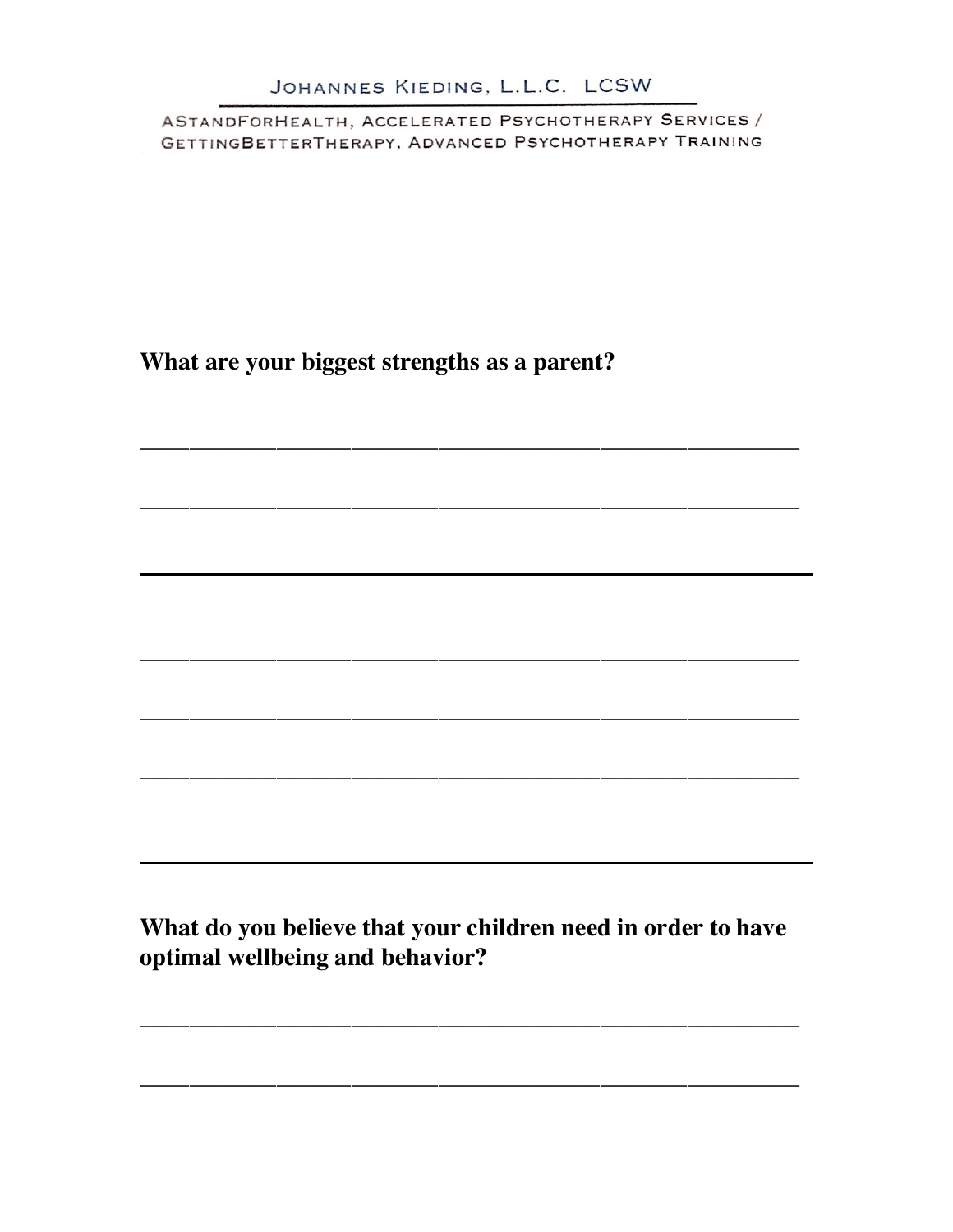| Have you received prior counseling related to any of the above<br>problems? Yes No |        |
|------------------------------------------------------------------------------------|--------|
|                                                                                    | Where: |
|                                                                                    |        |
| treatment:                                                                         |        |
| Problems treated:                                                                  |        |
|                                                                                    |        |
|                                                                                    |        |
|                                                                                    |        |
|                                                                                    |        |
|                                                                                    |        |
|                                                                                    |        |
|                                                                                    |        |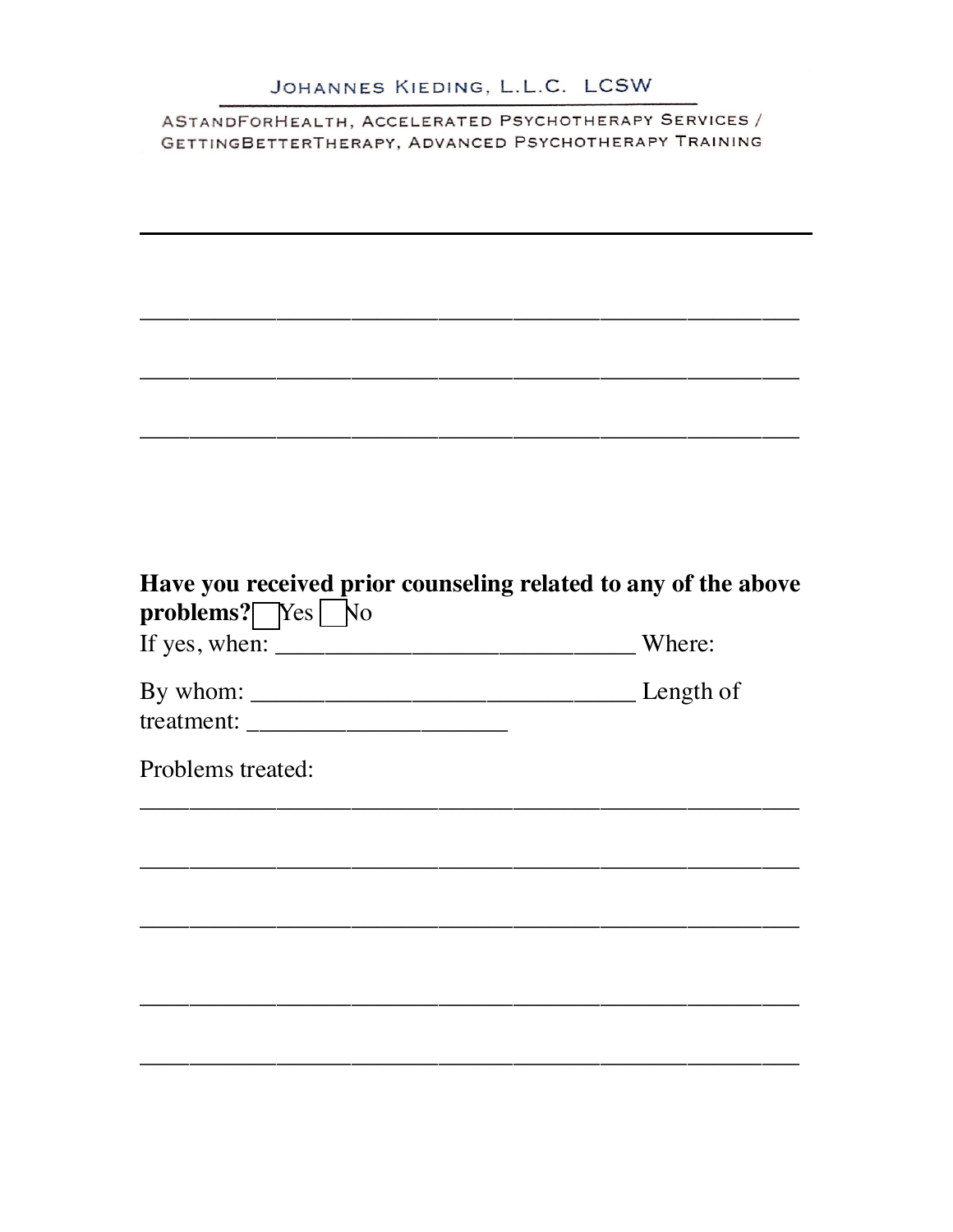ASTANDFORHEALTH, ACCELERATED PSYCHOTHERAPY SERVICES / GETTINGBETTERTHERAPY, ADVANCED PSYCHOTHERAPY TRAINING

\_\_\_\_\_\_\_\_\_\_\_\_\_\_\_\_\_\_\_\_\_\_\_\_\_\_\_\_\_\_\_\_\_\_\_\_\_\_\_\_\_\_\_\_\_\_\_\_\_\_\_\_\_

| <b>What was the outcome</b> (check one)? |                           |                                                                                 |  |  |  |  |  |
|------------------------------------------|---------------------------|---------------------------------------------------------------------------------|--|--|--|--|--|
|                                          |                           | $\Box$ Very successful $\Box$ Somewhat successful $\Box$ Stayed the same $\Box$ |  |  |  |  |  |
|                                          | Somewhat worse Much worse |                                                                                 |  |  |  |  |  |

**Have either you or your partner/co-parent been in** *individual*  **counseling before?** Yes No If so, give a brief summary of concerns that you addressed.

\_\_\_\_\_\_\_\_\_\_\_\_\_\_\_\_\_\_\_\_\_\_\_\_\_\_\_\_\_\_\_\_\_\_\_\_\_\_\_\_\_\_\_\_\_\_\_\_\_\_\_\_\_

\_\_\_\_\_\_\_\_\_\_\_\_\_\_\_\_\_\_\_\_\_\_\_\_\_\_\_\_\_\_\_\_\_\_\_\_\_\_\_\_\_\_\_\_\_\_\_\_\_\_\_\_\_

\_\_\_\_\_\_\_\_\_\_\_\_\_\_\_\_\_\_\_\_\_\_\_\_\_\_\_\_\_\_\_\_\_\_\_\_\_\_\_\_\_\_\_\_\_\_\_\_\_\_\_\_\_

\_\_\_\_\_\_\_\_\_\_\_\_\_\_\_\_\_\_\_\_\_\_\_\_\_\_\_\_\_\_\_\_\_\_\_\_\_\_\_\_\_\_\_\_\_\_\_\_\_\_\_\_\_

\_\_\_\_\_\_\_\_\_\_\_\_\_\_\_\_\_\_\_\_\_\_\_\_\_\_\_\_\_\_\_\_\_\_\_\_\_\_\_\_\_\_\_\_\_\_\_\_\_\_\_\_\_

\_\_\_\_\_\_\_\_\_\_\_\_\_\_\_\_\_\_\_\_\_\_\_\_\_\_\_\_\_\_\_\_\_\_\_\_\_\_\_\_\_\_\_\_\_\_\_\_\_\_\_\_\_

**Do either you or your partner drink alcohol to intoxication or take drugs to intoxication? If yes for either, who, how often and what drugs or alcohol?** 

\_\_\_\_\_\_\_\_\_\_\_\_\_\_\_\_\_\_\_\_\_\_\_\_\_\_\_\_\_\_\_\_\_\_\_\_\_\_\_\_\_\_\_\_\_\_\_\_\_\_\_\_\_

\_\_\_\_\_\_\_\_\_\_\_\_\_\_\_\_\_\_\_\_\_\_\_\_\_\_\_\_\_\_\_\_\_\_\_\_\_\_\_\_\_\_\_\_\_\_\_\_\_\_\_\_\_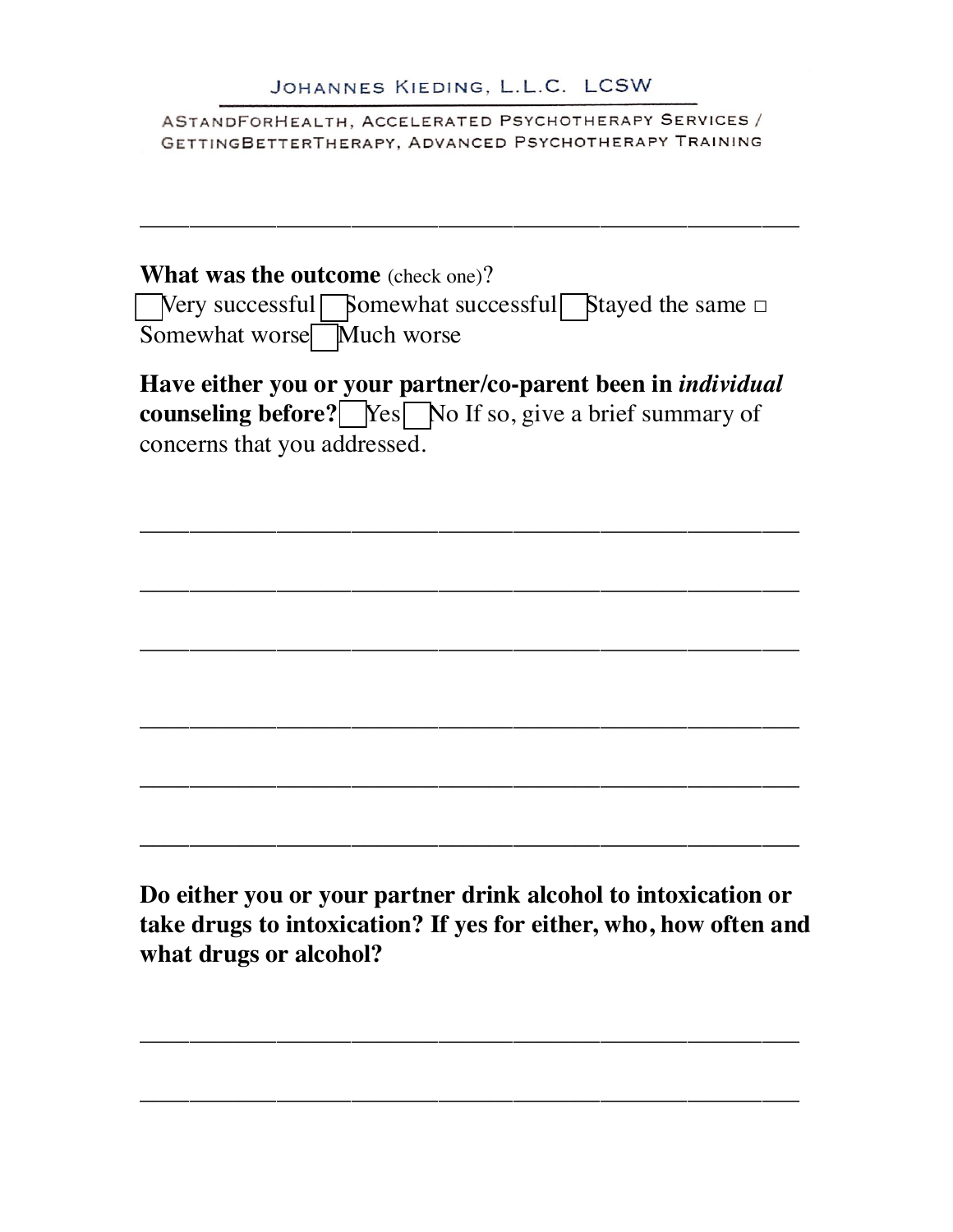Have either you or your partner struck, physically restrained, used violence against or injured the child or children? If yes to any of these questions, please describe: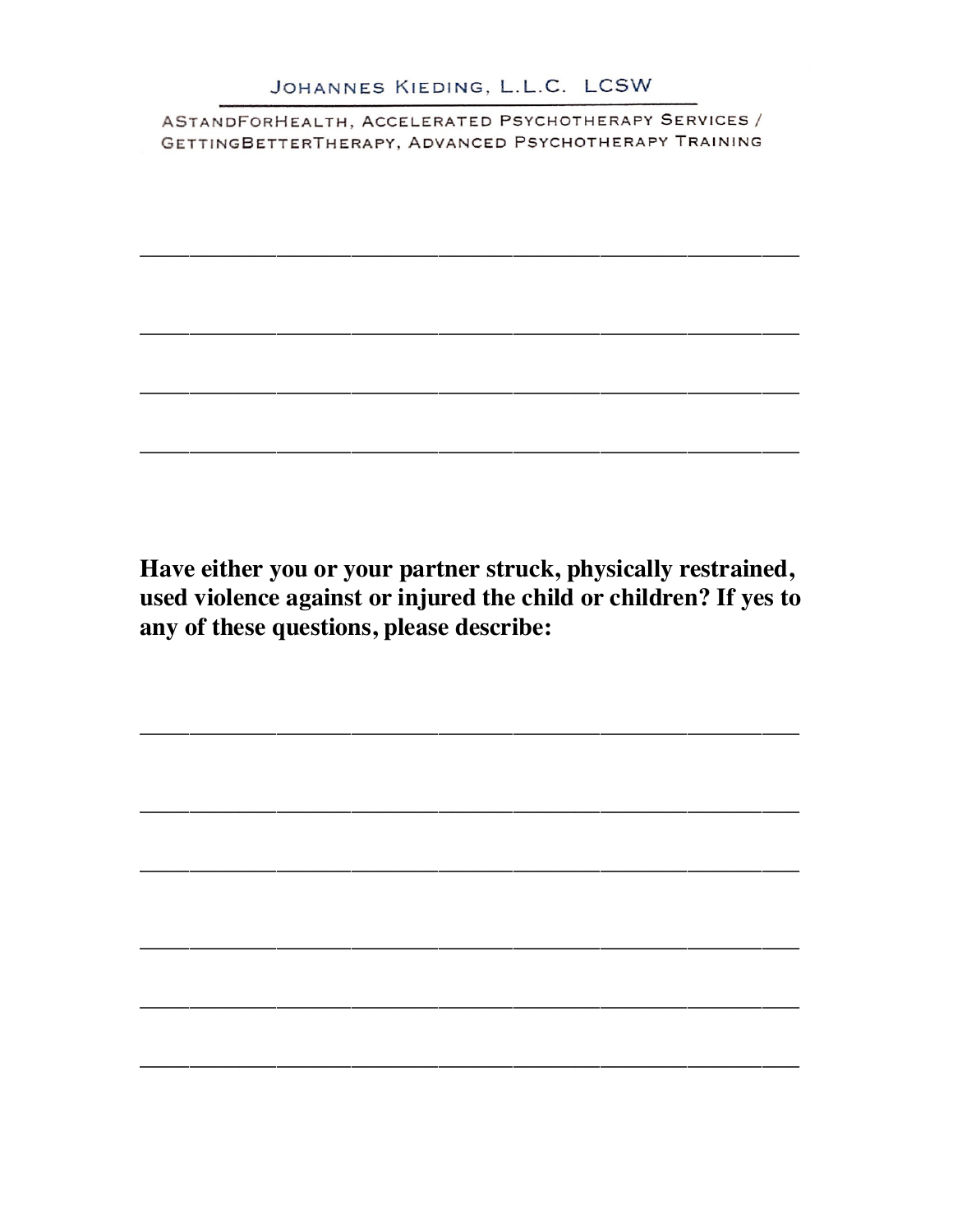**What is your current level of stress (overall)?** (type the number that fits into the text box next to the row of numbers):

(No stress) 1 2 3 4 5 6 7 8 9 10 (high stress)

Rank order the top three concerns that you have in regards to the family (1 being the most problematic):

Do you plan on paying for sessions with credit/debit card (an added 3% fee for processing cost), cash, check, PayPal, or Venmo?

> **Johannes Kieding, LCSW 145 E. University BLVD (585) 530-0953 Johannes@acceleratedpsychotherapy.com www.acceleratedpsychotherapy.com**